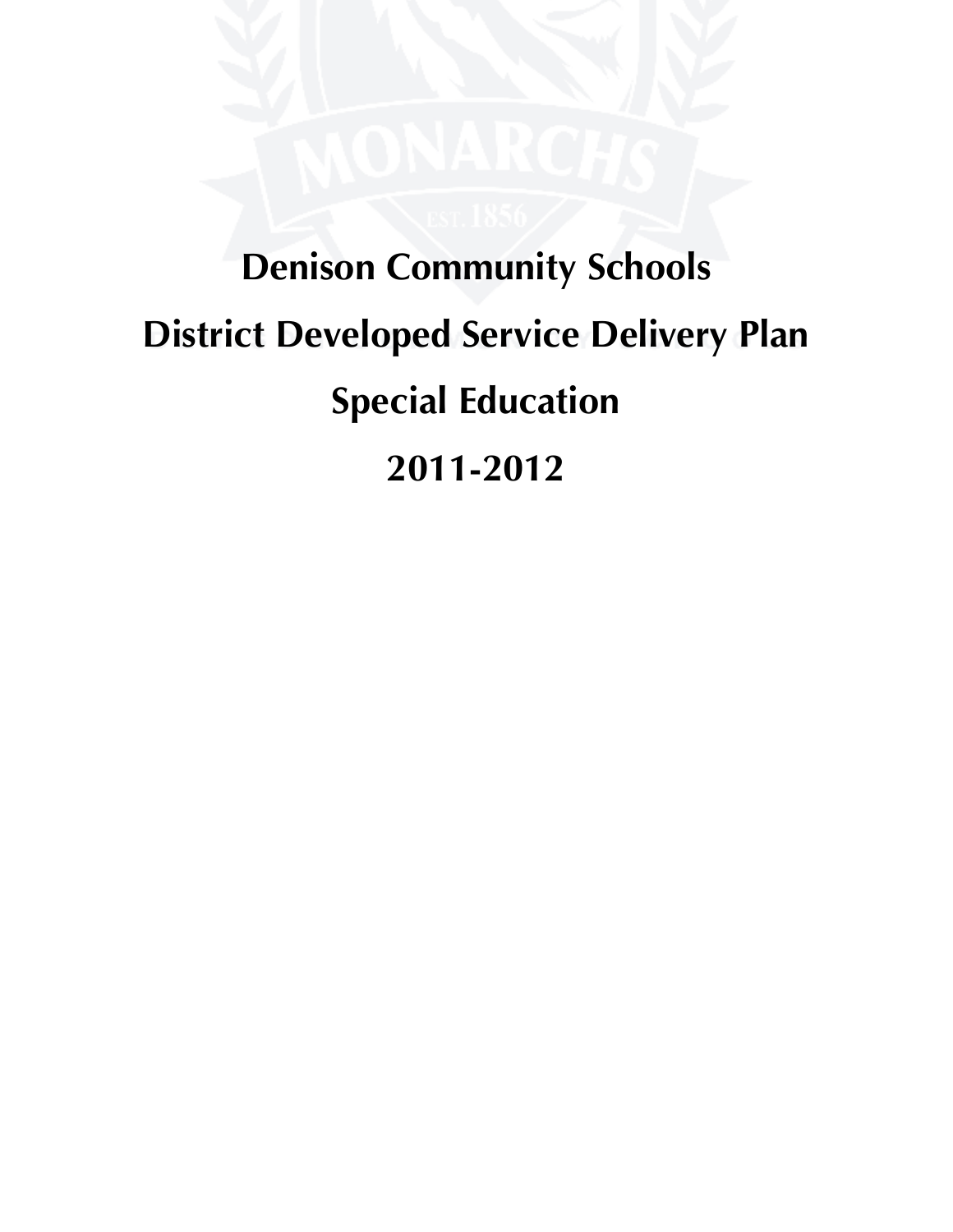# **Question 1: What process was used to develop the delivery system for eligible individuals?**

The delivery system was developed in accordance with Iowa Administrative Code rule 41.408(2)"c". The group of individuals who developed the system included parents of eligible individuals, special education teachers, general education teachers, administrators, and at least one representative of the AEA.

The Denison Community School Board authorized the district to create a delivery system for special education instructional services on March 16, 2009. A team of administrators, teachers, parents, school board members , special education teachers and community members created the original plan.

On March 21, 2011 the Denison Community School Board adopted an updated special education delivery system recommended by the team that created the process and procedures. The team is listed below:

Rod Bradley-School Board President Kris Rowedder-School Board Vice President Mark Johnson-Board Member Les Lewis-Board Member Larry Andersen-Board Member Mike Pardun-Superintendent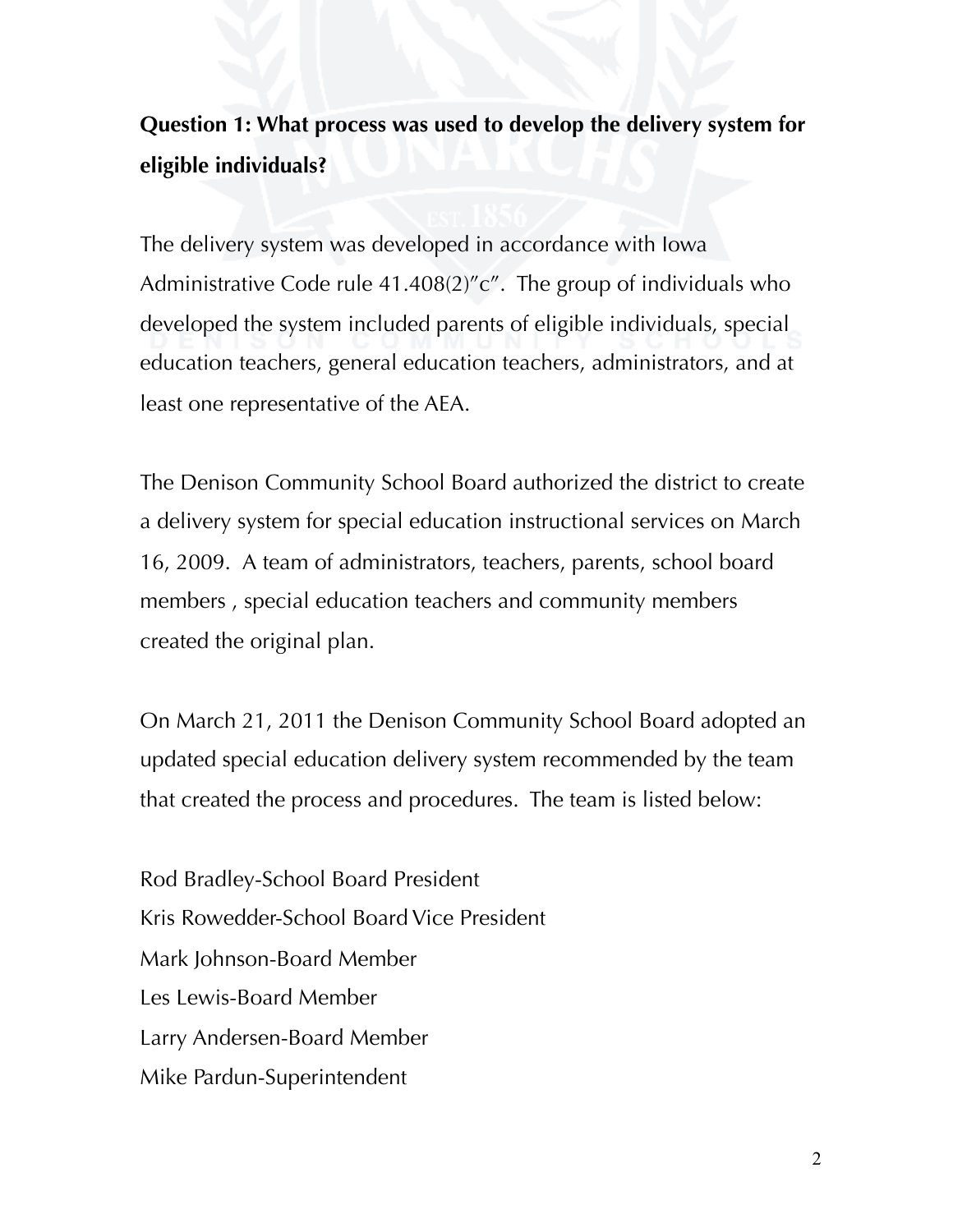Lynn Torr-High School Principal Nancy McCarville-High School Dean of Students Pat Roush-Middle School Principal Steve Meinen-Broadway Elementary Principal Chris Schulz-Denison Elementary Principal Carrie Caviness-School Improvement Coordinator Heather Langenfeld-ELL/Migrant Coordinator Deb Krager-NWAEA Staci Goslar-NWAEA

Mary Ann Schultz-High School Alternative School Teacher/Special Education Teacher

Michelle Kasperbauer-High School Special Education Teacher Josh Anderson-High School Special Education Teacher Jane Rothe-Hagge-High School Special Education Teacher Valeta Pautsch-Middle School Counselor Kristin Woebke-Middle School Special Education Teacher Kim Pauley-Middle School Special Education Teacher Becky Oldendkamp-Middle School Special Education Teacher Cindy Scherff-Broadway Elementary Special Education Teacher Sue Russell-Broadway Elementary Special Education Teacher Kim Mickelson-Broadway Elementary Special Education Teacher Tracy Beeck-Denison Elementary Counselor Trevor Urich-Broadway Elementary Counselor Jaynee Ricke-Denison Elementary Special Education Teacher Jessica Delaney-Elementary Special Education Teacher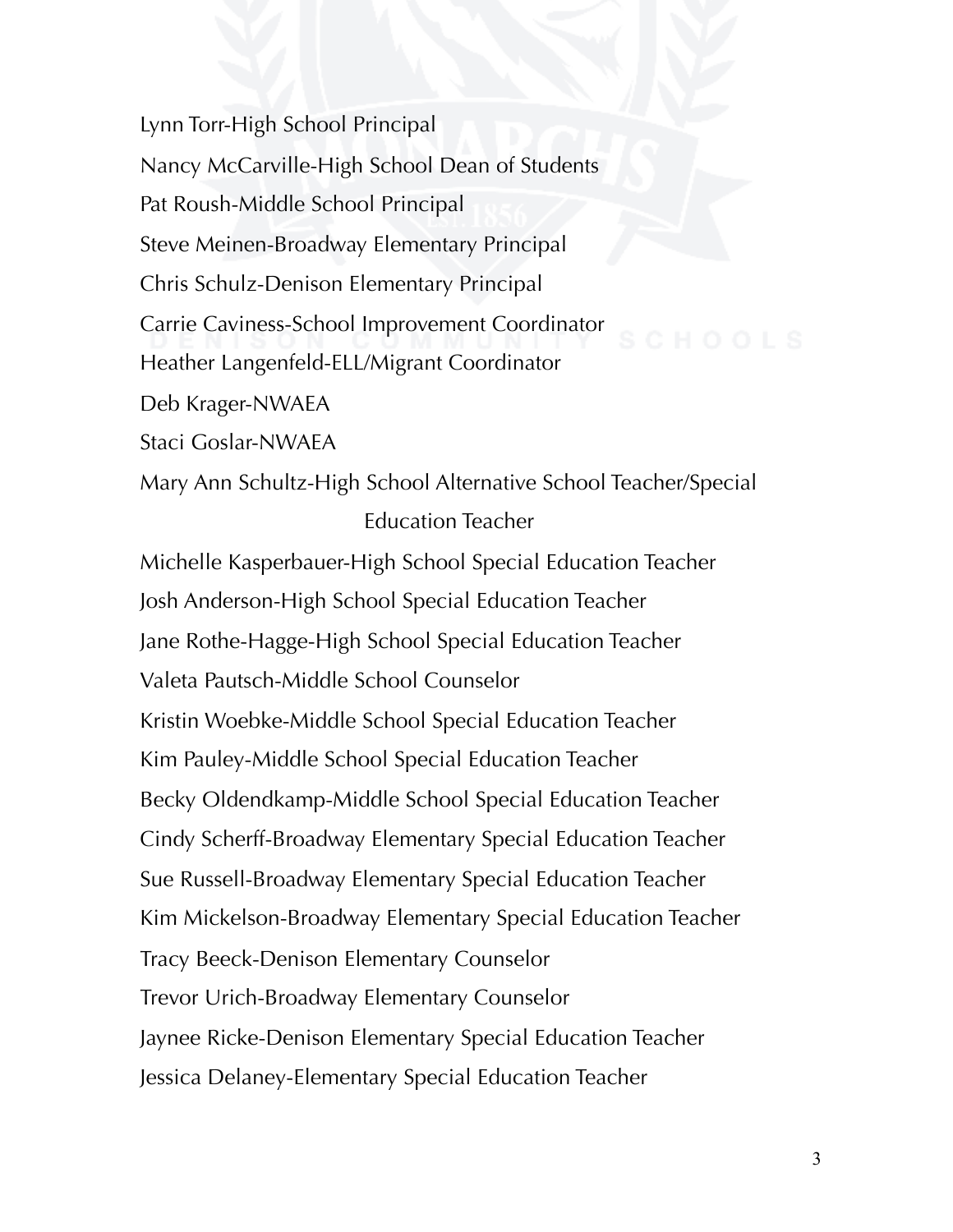Theresa Huntley-Denison Elementary Special Education Teacher Lois Rothe-Denison Elementary Special Education Teacher Jeanette Greteman-ECSE Teacher Lisa Schreck-ECSE Teacher Lyle and Pat Fleshner-Community Members Greg and Carrie Gunderson-Parents Travis and Rondi Wessel-Parents Corey and Lori Curnyn-Parents Jason and Angela Sheridan-Parents Jose and Maria Ledesma-Parents Lynn and Reyna Willenborg-Parents Moises and Ana Escobar-Parents Rogelio and Milagro Perez-Parents Chuck and Julie Downing-Parents Juvencio and Lubia Ibarra-Parents Jesus Jovel and Mara Molina-Parents Roberto Partida and Ana Mendoza-Parents Jeff and Deb Renner-Parents

## **Question 2: How will service be organized and provided to eligible individuals?**

**Consulting Teacher Services:** Consulting Teacher services are defined as indirect services provided by a certified special education teacher to a general education teacher in adjusting the learning environment and/ or modifying his/her instructional methods using specially designed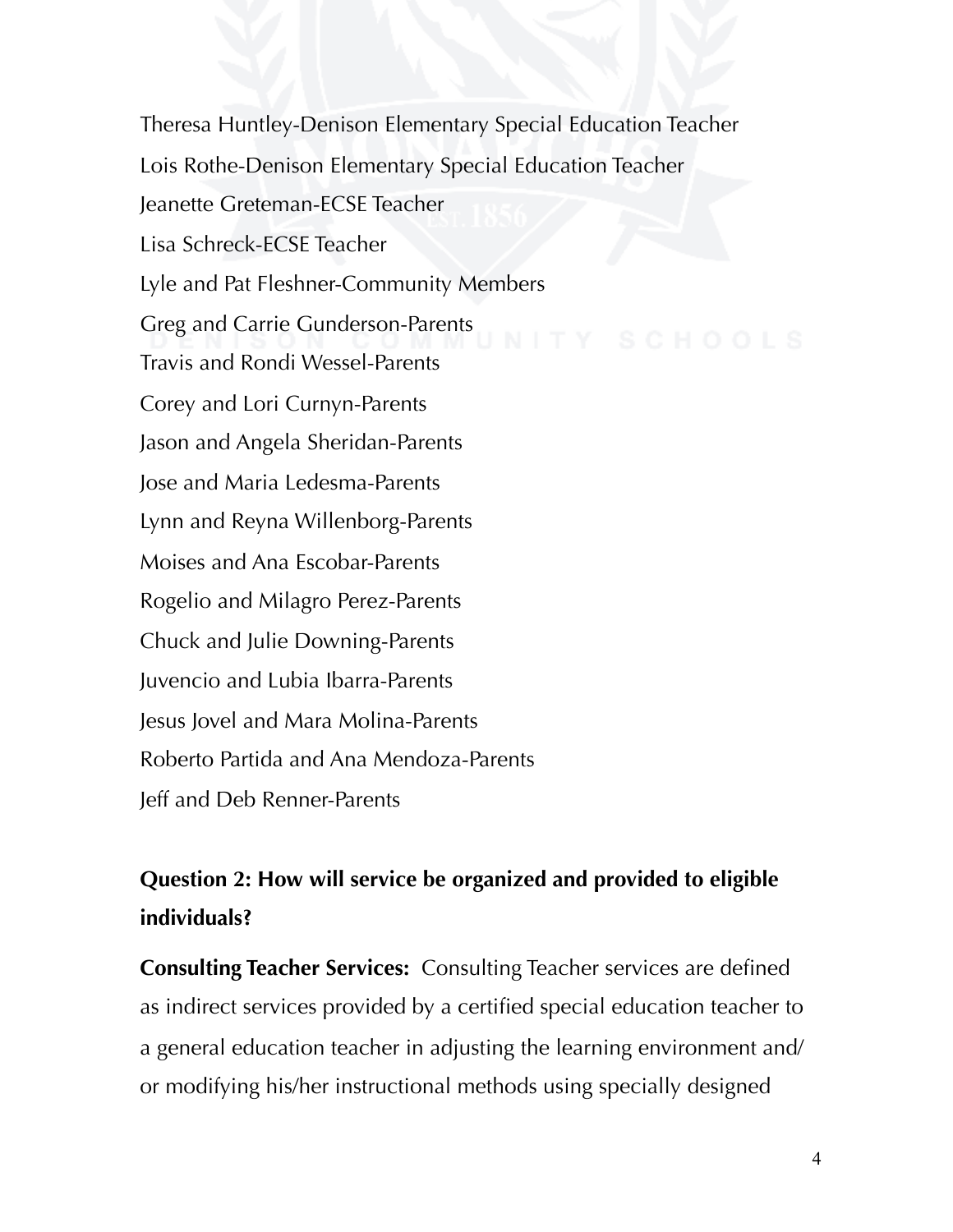instruction strategies to meet the individual needs of a student with a disability receiving instruction in the general education classroom.

**Co-Teaching Services:** Co-teaching services are defined as the provision of specially designed instruction and academic instruction provided to a group of students with disabilities and non-disabled students. These services are provided by the special education teacher and general education teacher, in a partnership, to meet the content and skills needs of students in the general education classroom. These services take shape in a variety of manners. For example, teachers coplan, divide the class, and provide the instruction to smaller groups, or teachers co-plan and then co-instruct different components of the content. The effectiveness of services provided through co-teaching have a strong research base.

**Collaborative Services:** Collaborative services are defined as direct specially designed instruction provided to an individual student with a disability or to a group of students with disabilities by a certified special education teacher in a general education classroom to aid the student (s) in accessing the general education curriculum. These services are provided simultaneously with the general education content area instruction.

**Pull-Out Services:** Pull-Out services are defined as direct specially designed instruction provided to an individual student with a disability or a group of students with disabilities by a certified special education teacher to provide supplementary instruction that cannot otherwise be provided during the student's regular instruction time. These services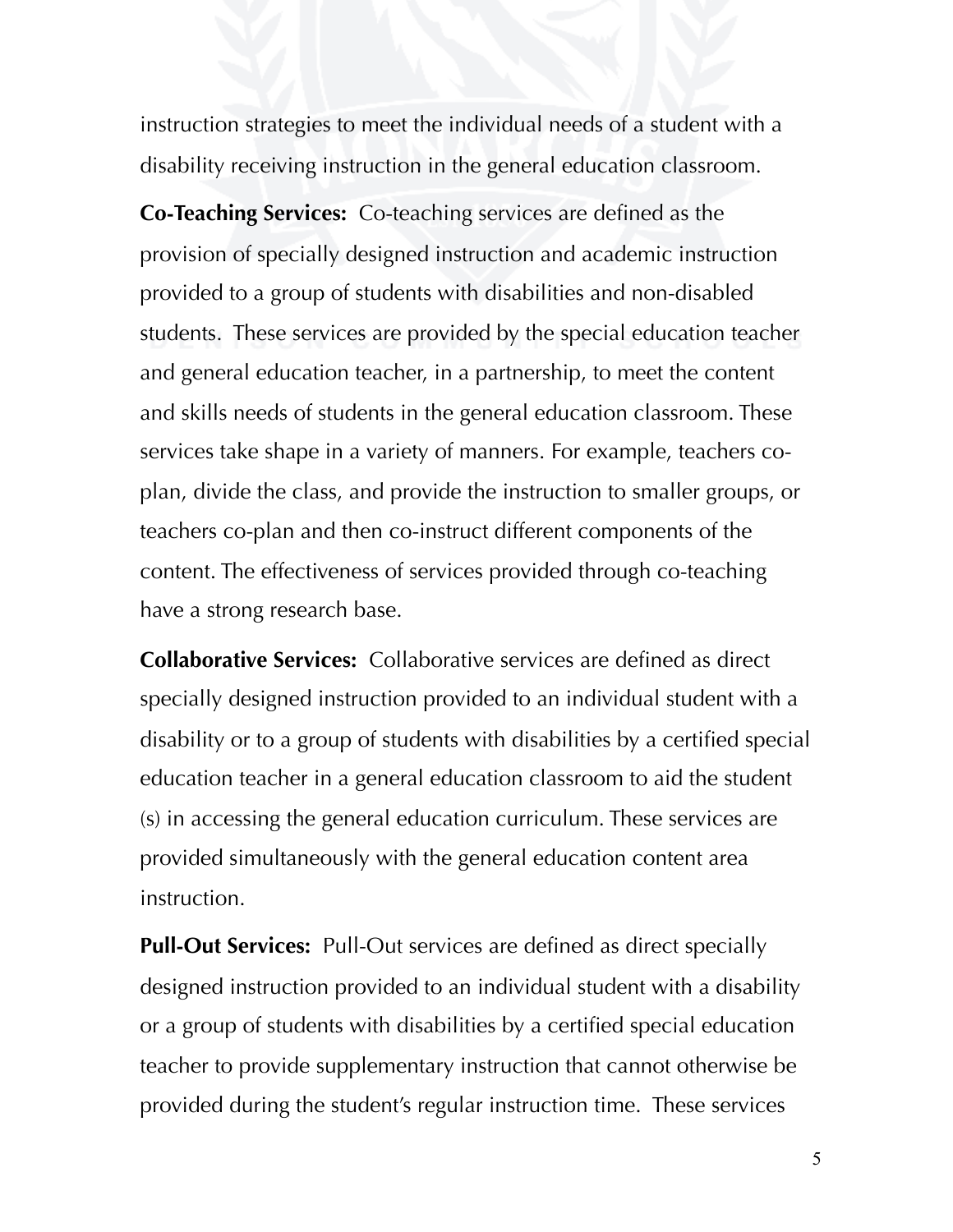are provided in an individual or small group setting for a portion of the day. Pull-out services supplement the instruction provided in the general education classroom through Consulting Teacher services or Collaborative/Co-teaching services. The specially designed instruction provided in Pull-out settings does not supplant the instruction provided in the general education classroom.

**Special Class:** Special Class services are defined as direct specially designed instruction provided to an individual student with a disability or a group of students with disabilities by a certified special education teacher to provide instruction which is tied to the general education curriculum, but has been modified to meet the unique needs of the student(s) in a self contained setting (including, but not limited to special classes, special schools, home instruction, and instruction in hospitals and institutions). This means the student is receiving his or her primary instruction separate from non-disabled peers.

**Early Childhood Special Education:** Early Childhood Special Education The district defines the following terms and definitions to describe instructional services and placements for preschool children: Regular Early Childhood Program – Less than 50 percent children with disabilities. Early Childhood Special Education Program – More than 50 percent children with disabilities.

Regular Early Childhood Program with Teacher Holding Dual Endorsements (i.e. Ed 100): The child is served in the regular early childhood classroom with a teacher who holds a valid practitioner's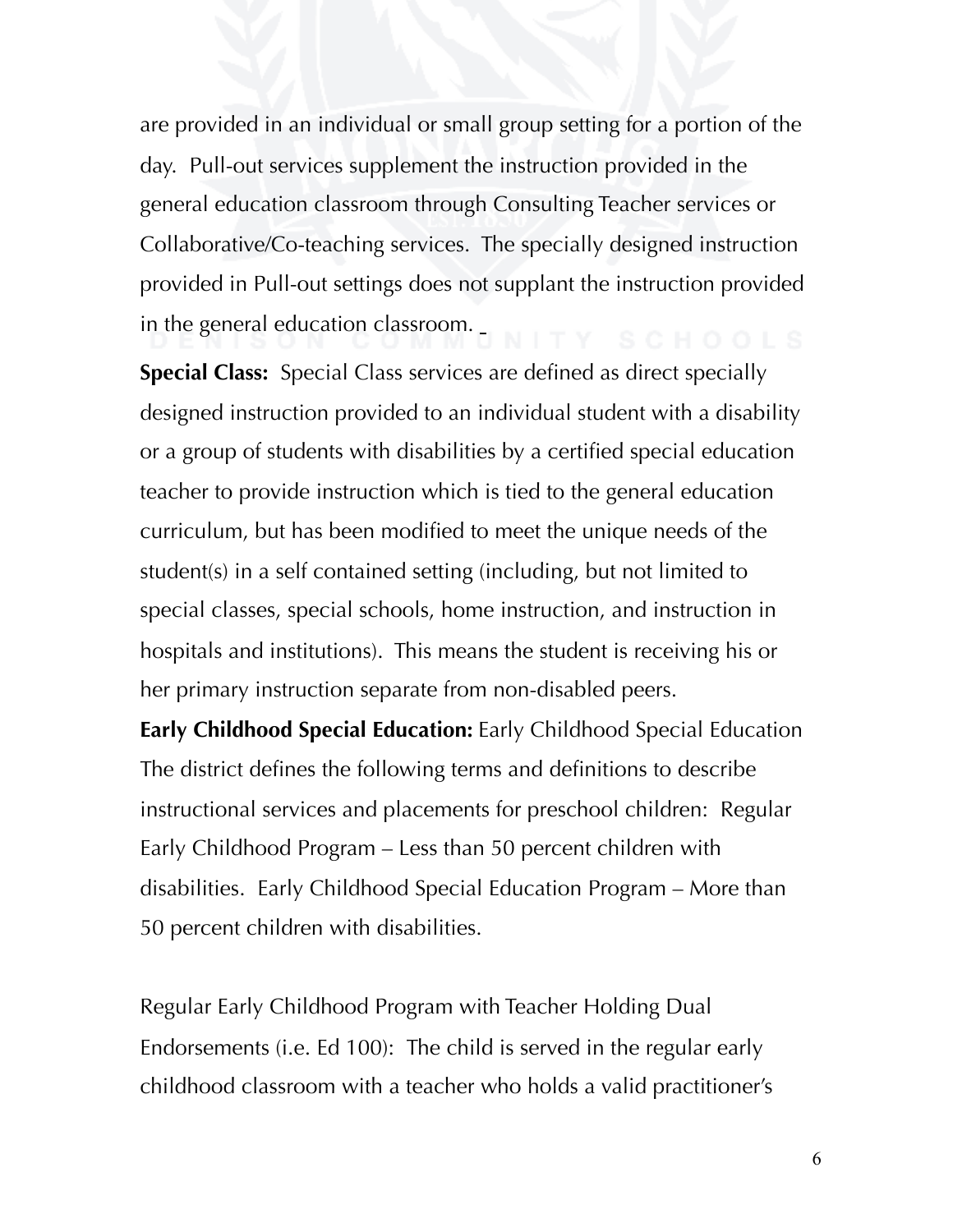license issued by the Board of Educational Examiners that includes prekindergarten and early childhood education. The teacher is responsible for direct instruction, preparation of materials, adaptations and accommodations as specified in the IEP. The teacher with the dual endorsement is responsible for implementing and monitoring the child's progress according to the IEP.<br>
UNITY SCHOOLS

Early Childhood Special Education Program: These services are defined as direct specially designed instruction provided to an individual student with a disability or a group of students with disabilities by a certified special education teacher to provide instruction which is tied to the general education curriculum, but has been modified to meet the unique needs of the student(s) in a self contained setting (including, but not limited to special classes, special schools, home instruction, and instruction in hospitals and institutions). This means the student is receiving his or her primary instruction separate from non-disabled peers.

The district will provide access to this continuum for all eligible individuals based on their IEP. Services may be provided within the district, or through contractual agreement with other districts and/or agencies. Early childhood special education and regular early childhood programs at Denison will implement Preschool Program Standards as defined by the Iowa Department of Education for instructional services to children on an IEP. Those standards will include the Iowa Early Learning Standards.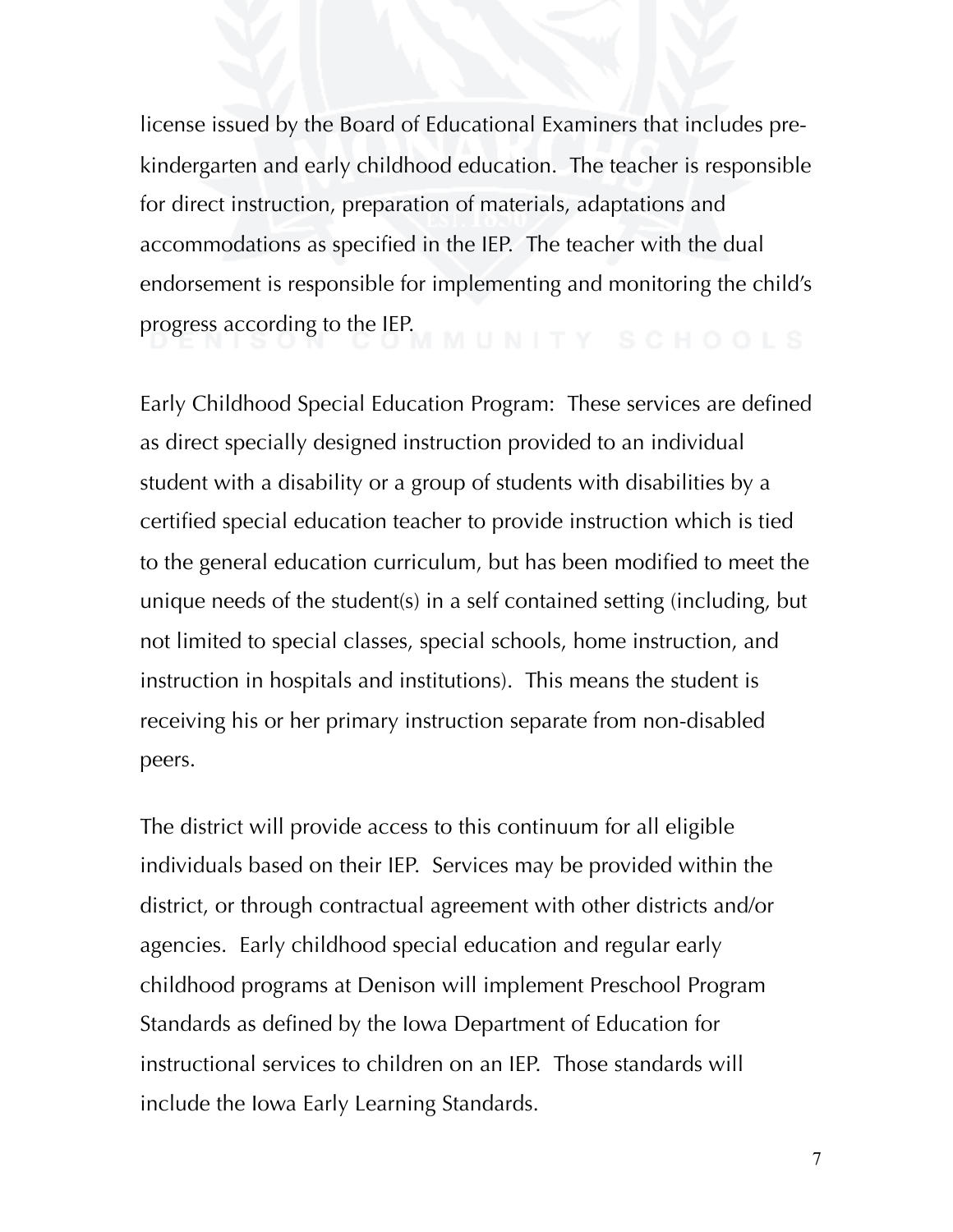#### **Notes:**

Students may receive different services at multiple points along the continuum based on the IEP.

The district will provide access to this continuum for all eligible individuals based on their IEP. Services may be provided within the district, or through contractual agreement with other districts and/or agencies.

The continuum includes services for eligible individuals ages 3-21.

# **Question 3: How will caseloads of special education teachers be determined and regularly monitored?**

Caseloads will be tentatively set in the spring for the following year. Caseloads may be modified based on summer registration and actual fall enrollments. Caseloads will be reviewed at least twice during the school year by individual district special education teachers with their building principal or immediate supervisor.

In determining teacher caseloads, the Denison Community School District will use the matrix to assess each individual student's needs. A caseload can vary in size greatly depending on support staff assigned to the program and individual student needs. Caseloads will be reviewed three times a year with building principals to determine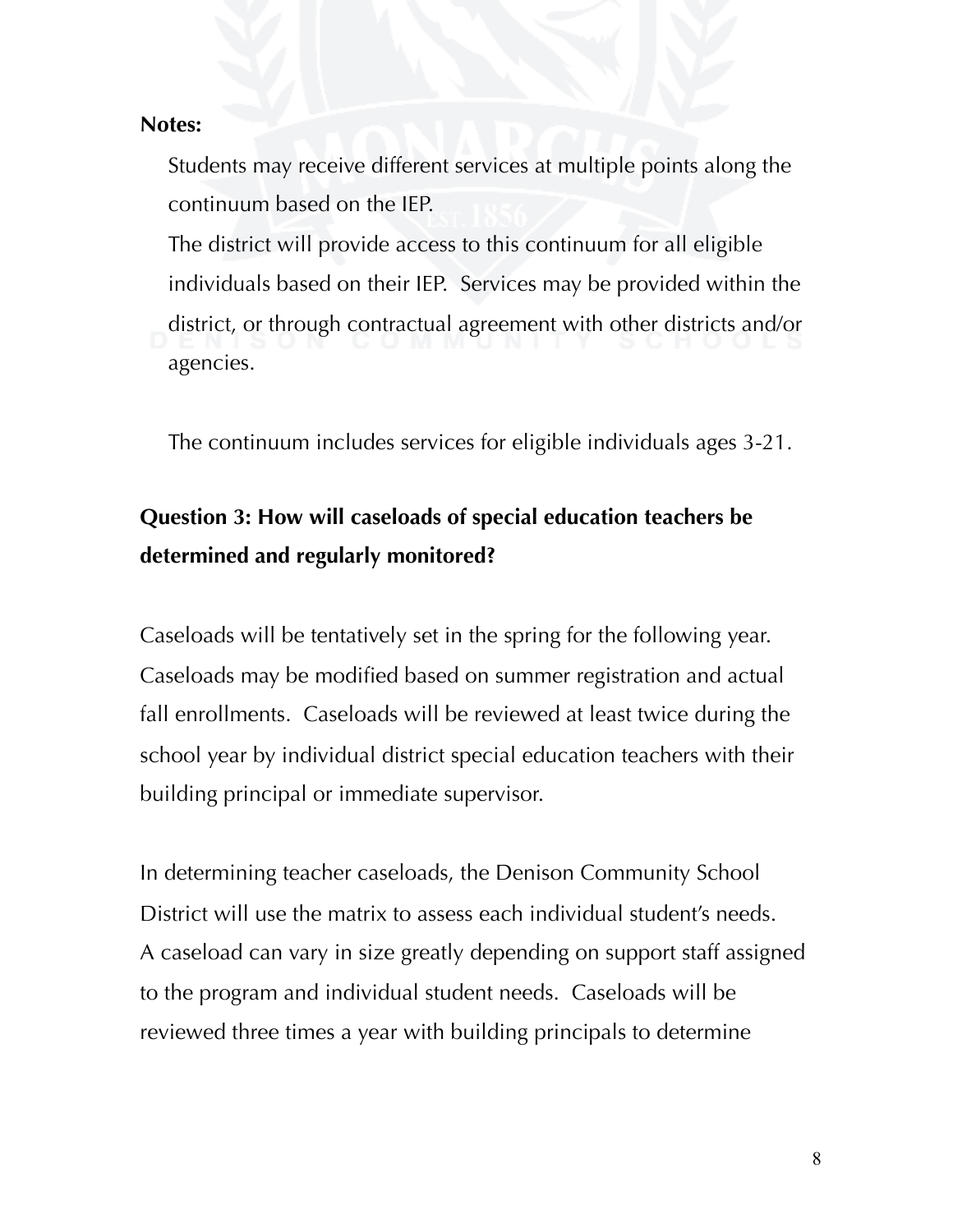whether or not a caseload has grown too great in size (150 points), thus potentially impacting student achievement in a negative manner.

Early Childhood programs meet the criteria for Iowa's Quality Preschool Program Standards (QPPS) regarding maximum class size and teacher-child rations.<br>  $C$  M M U N I T Y S C H O O L S

### **Curriculum**

**Zero Points:** Student is functioning in the general education curriculum at a level similar to peers.

**One Point:** Student requires limited modifications to the general curriculum.

**Two Points:** Student requires significant modifications to the general curriculum.

**Three Points:** Significant adaptation to grade level curriculum requires specialized instructional strategies. Alternate assessment is used to measure progress.

#### **IEP Goals**

**Zero Points:** Student has IEP goals instructed by another teacher or service provider.

**One Point:** Student has 1-2 IEP goals.

**Two Points:** Student has 3 IEP goals.

**Three Points:** Student has 4 or more IEP goals.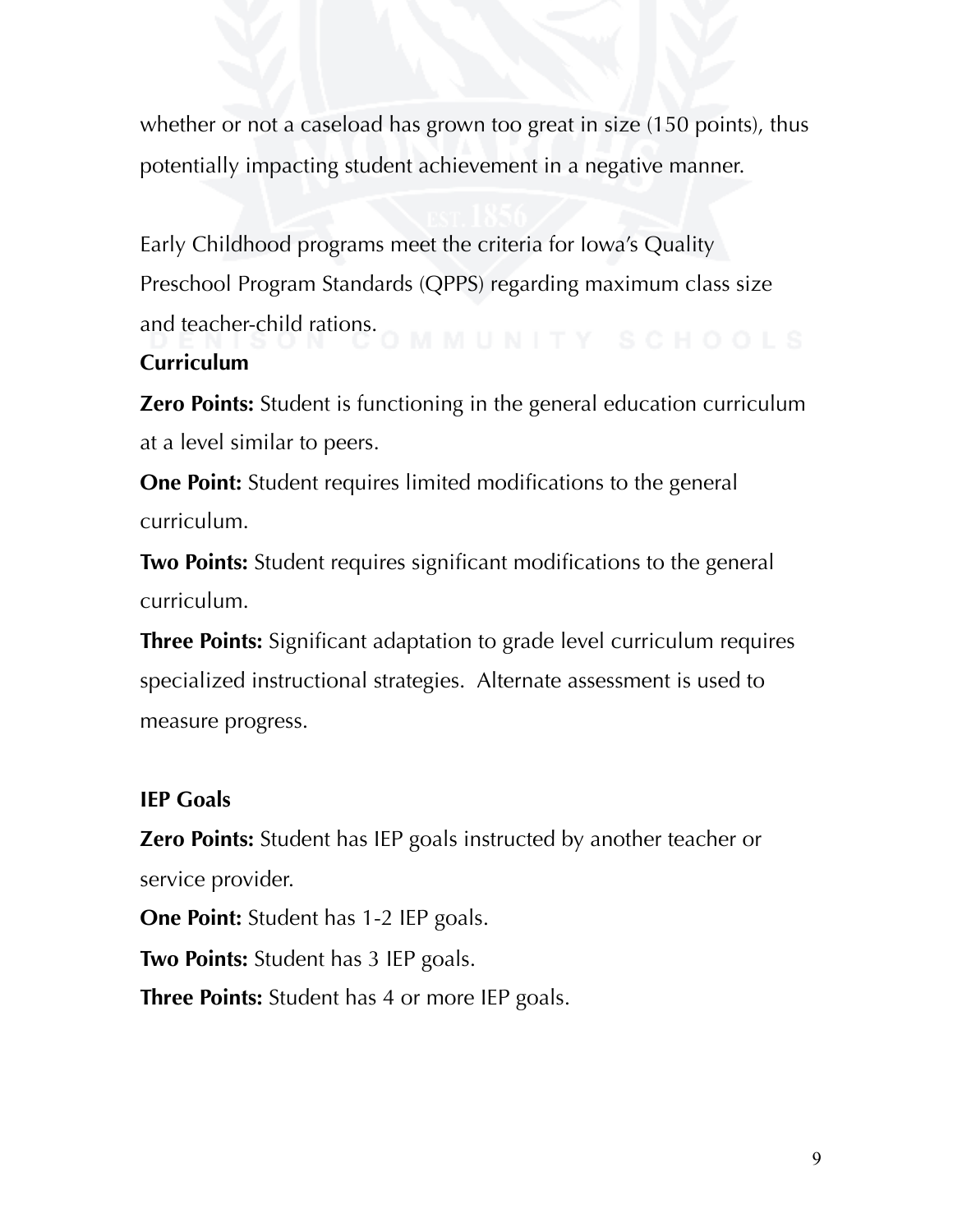#### **Specially Designed Instruction**

**Zero Points:** Student requires no specially designed instruction.

**One Point:** 25% or less of instruction is specially designed and/or delivered by special education personnel.

**Two Points:** 26-75% or less of instruction is specially designed and/or delivered by special education personnel.

**Three Points:** 76 to 100% of instruction is specially designed and/or delivered by special education personnel.

#### **Joint Planning and Consultation**

**Zero Points:** Joint planning typical for that provided for all students.

**One Point:** Special education teachers conduct joint planning with 1 general education teacher or paraprofessionals over the course of each month.

**Two Points:** Special education teachers conduct joint planning with 2 to 3 general education teachers or paraprofessionals over the course of each month.

**Three Points:** Special education teachers conduct joint planning with more than 3 general education teachers or paraprofessionals over the course of each month.

#### **Paraprofessional Support**

**Zero Points:** Individual support needed similar to peers.

**One Point:** Additional individual support from an adult is needed for 25% or less of the school day.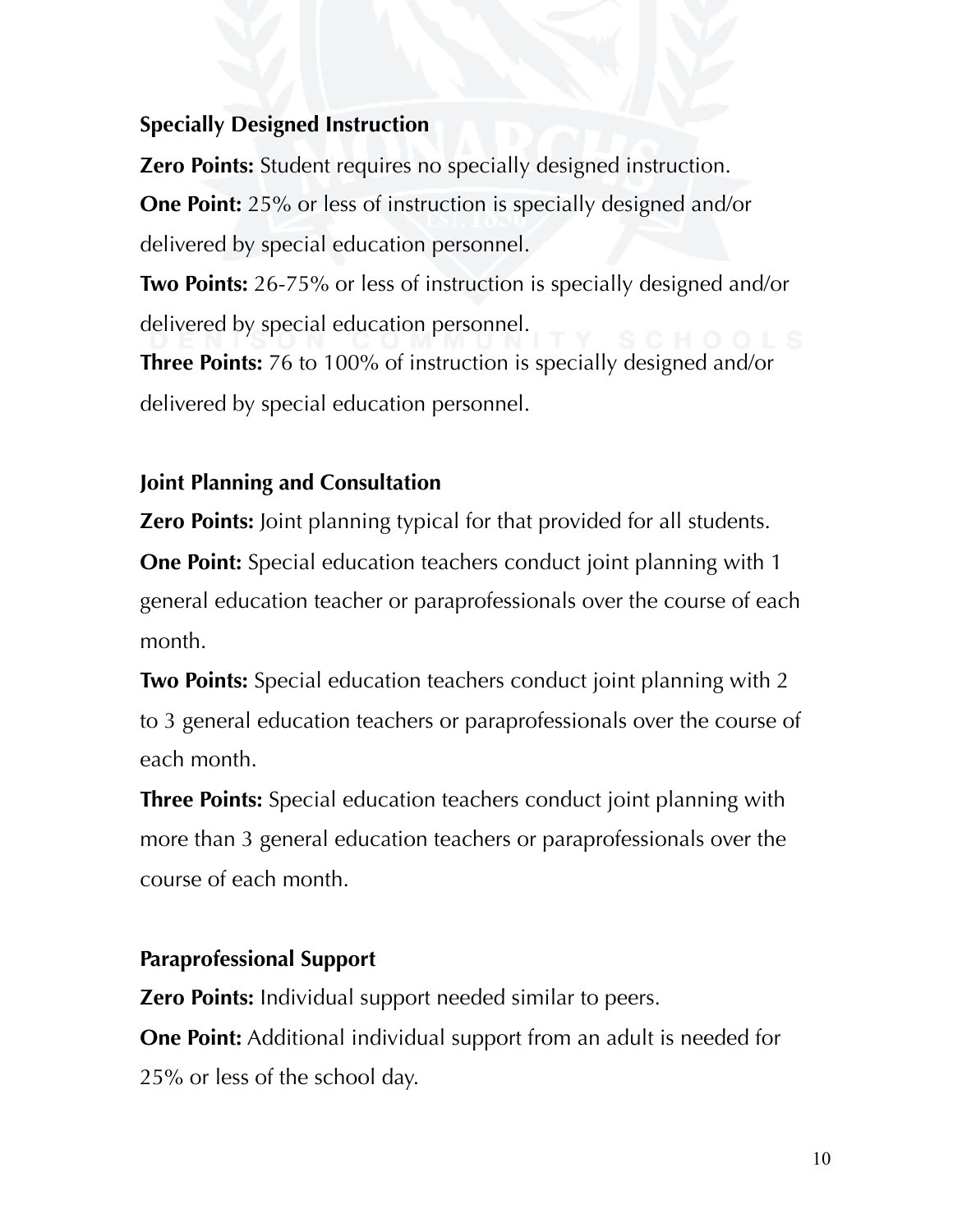**Two Points:** Additional individual support from an adult is needed for 26% to 75% of the school day.

**Three Points:** Additional individual support from an adult is needed from 76% to 100% of the school day.

#### **Assistive Technology**

**Zero Points:** Assistive technology use is similar to peers.

**One Point:** Assistive technology requires limited teacher-provided individualization and/or training for the student.

**Two Points:** Assistive technology requires extensive teacher-provided individualization and/or training for the student.

**Three Points:** Assistive technology is requires extensive teacherprovided individualization and/or training for the student. Significant maintenance and/or upgrades for continued effective use are anticipated.

# **Functional Behavior Assessment (FBA)/ Behavior Intervention Plan (BIP)**

**Zero Points:** Student requires no FBA or BIP.

**One Point:** Requires limited time assessment, planning, data collection and communication with others (not more than 2 hours per month).

**Two Points:** Requires 2 to 4 hours monthly for assessing, planning, data collection and communication with others.

**Three Points:** Requires more than 4 hours for assessing, planning, data collection and communication with others.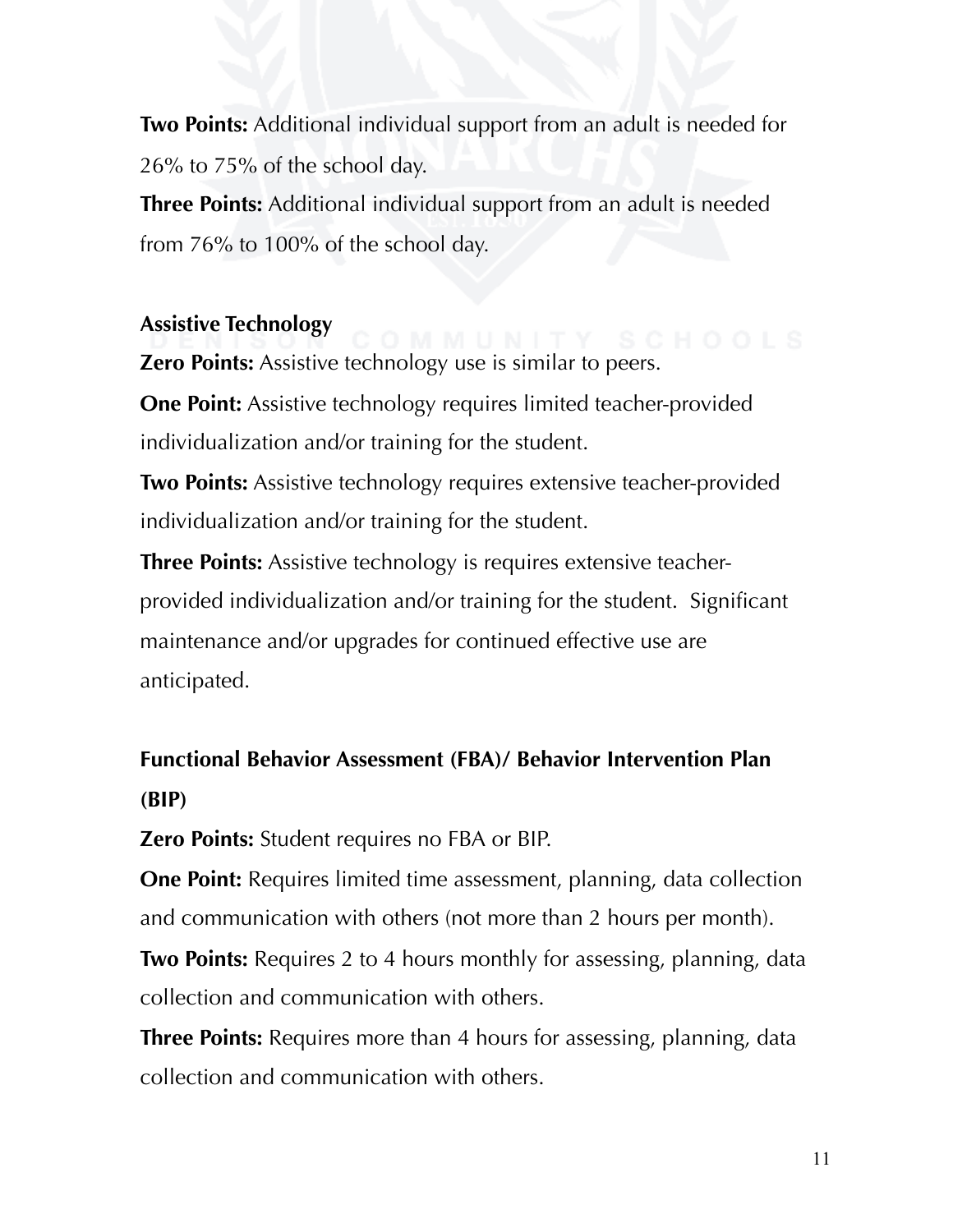# **Question 4: What procedures will a special education teacher use to resolve caseload concerns?**

A scheduled review of teacher caseloads will be conducted by the building principal as follows:

 $-1$ . at the beginning of the school year;  $\top \top Y$  school s

2. by end of the first semester; and

3. by April 1 to plan for the following school year. Upon review, if there appears to be an overload, the teacher may request and the principal will arrange a Caseload Assistance Team (CAT) meeting. The CAT will be comprised of four teachers, a building administrator, and an AEA representative. The CAT will make recommendations as to whether there is a need for adjustments to a teacher's schedule or roster.

At any other time, a teacher may request a caseload review by submitting, in writing, the request to the building principal or their immediate supervisor. The building principal must convene the CAT within 5 working days. A resolution and written decision must be made available to the teacher within 5 days after the CAT meeting.

If the person requesting the review does not agree with the determination, he or she may appeal to the superintendent. The superintendent will meet with personnel involved and will provide a written decision.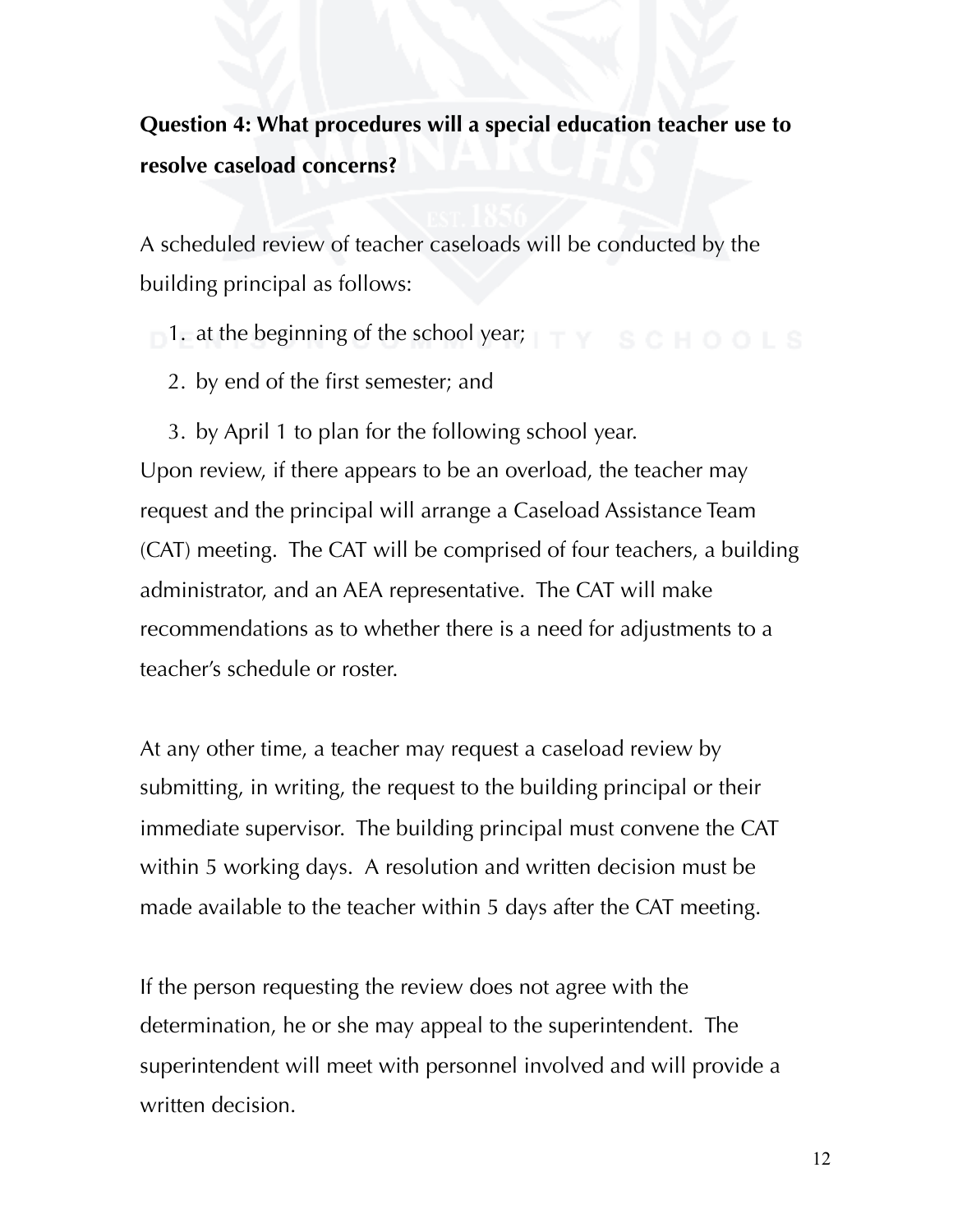**Question 5: How will the delivery system for eligible individuals meet the targets identified in the state's performance plan and the LEA determination as assigned by the state? What process will be used to evaluate the effectiveness of the delivery system for eligible individuals?**

The district will examine their SPP/APR data to determine priorities and develop an action plan. If the district meets SPP/APR requirements, the delivery system will be considered effective. If the district does not meet requirements, the district will work in collaboration with the State and NWAEA.

#### **Plan Available for Public Comment**

The Denison Community School Delivery System for Special Education was presented originally at the April 13th school board meeting, on May 5, 2009 to the School Improvement Committee and made available for written and/or oral comments at the Denison Community Schools regular board meeting on June 15, 2009. The plan was revised during the March School Improvement meetings in 2011 and approved on June 20, 2011 at the Denison CSD regular board meeting. The plan was made available at Denison Community Schools Central Office at 819 North 16<sup>th</sup> Street, Denison, Iowa 51442.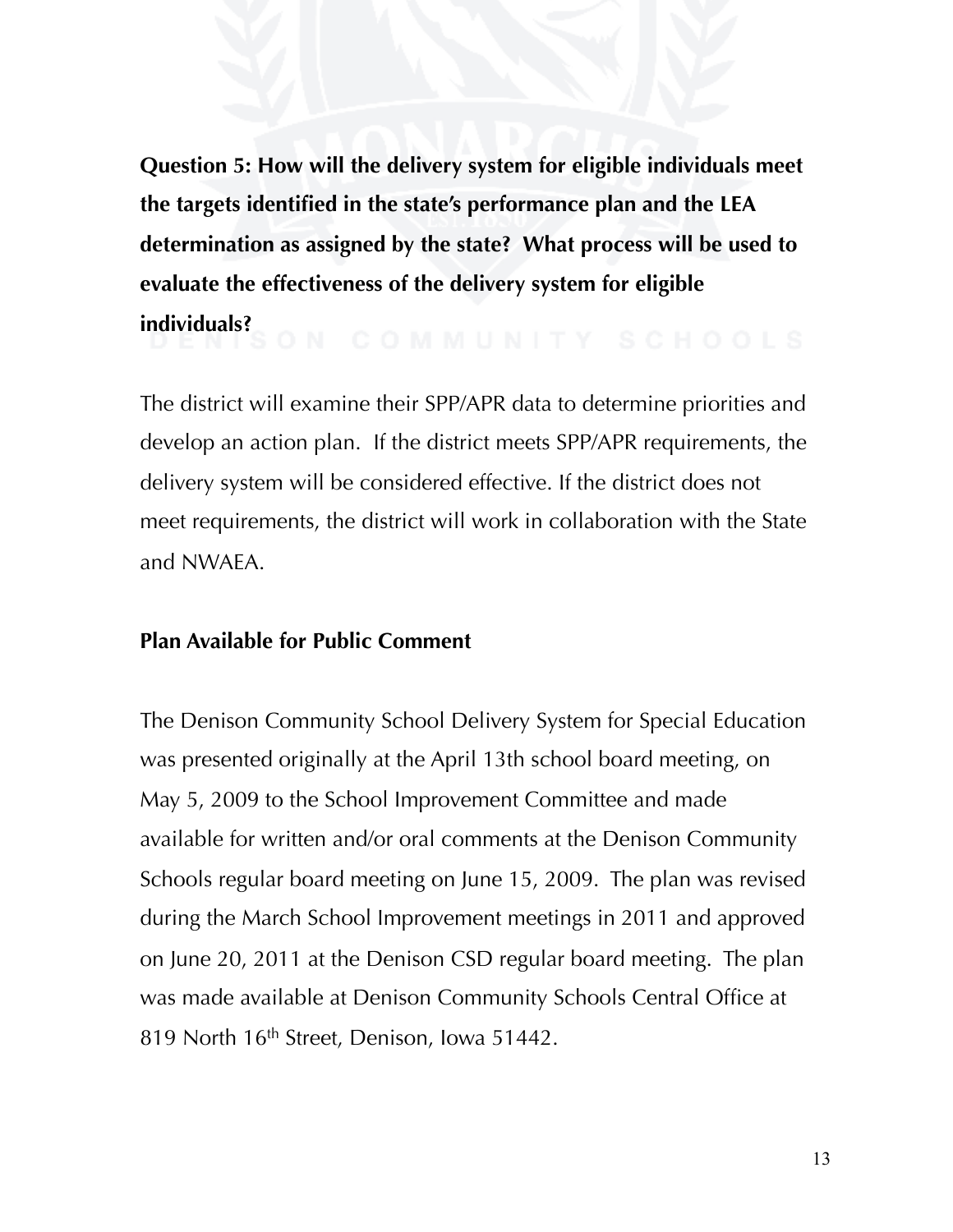#### **Explanation of Public Comments**

No comments were made by the public.

#### **Assurances**

 The district assures it provides a system for delivering instructional services including a full continuum of services and placements to address the needs of eligible individuals aged 3 to 21, and shall provide for the following:

- (1) The provision of accommodations and modifications to the general education environment and program, including settings and programs in which eligible individuals aged 3 through 5 receive specially designed instruction, including modification and adaptation of curriculum, instructional techniques and strategies and instructional materials.
- (2 ) The provision of specially designed instruction and related activities through cooperative efforts of the special education teachers and general education teachers in the general education classroom.
- (3) The provision of specially designed instruction on a limited basis by a special education teacher in the general classroom or in an environment other than the general classroom, including consultation with general education teachers.
- (4) The provision of specially designed instruction to eligible individuals with similar special education instructional needs organized according to the type of curriculum and instruction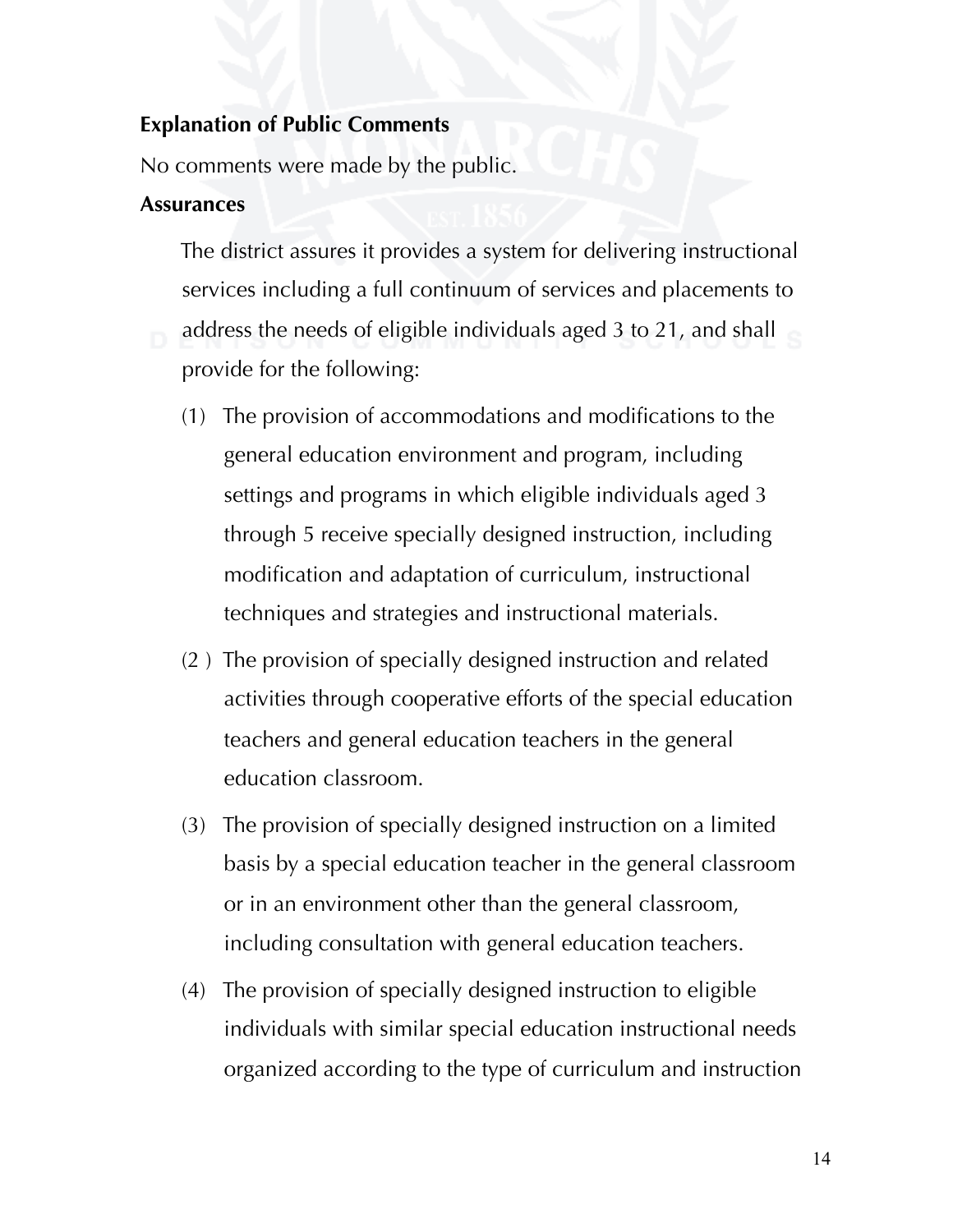to be provided, and the severity of the educational needs of the eligible individuals served.

 The district assures the school board has approved the development of the plan for creating a system for delivering specially designed instructional services.

 The district assures that prior to the school board adoption, this delivery system was available for comment by the general public.

 The district assures the delivery system plan was developed by a committee that included parents of eligible individuals, special education teachers, general education teachers, administrators, and at least one AEA representative (selected by the AEA Special Education Director).

 The district assures the AEA Special Education Director verified the delivery system is in compliance with the Iowa Administrative Rules of Special Education.

 The district assures the school board has approved the service delivery plan for implementation.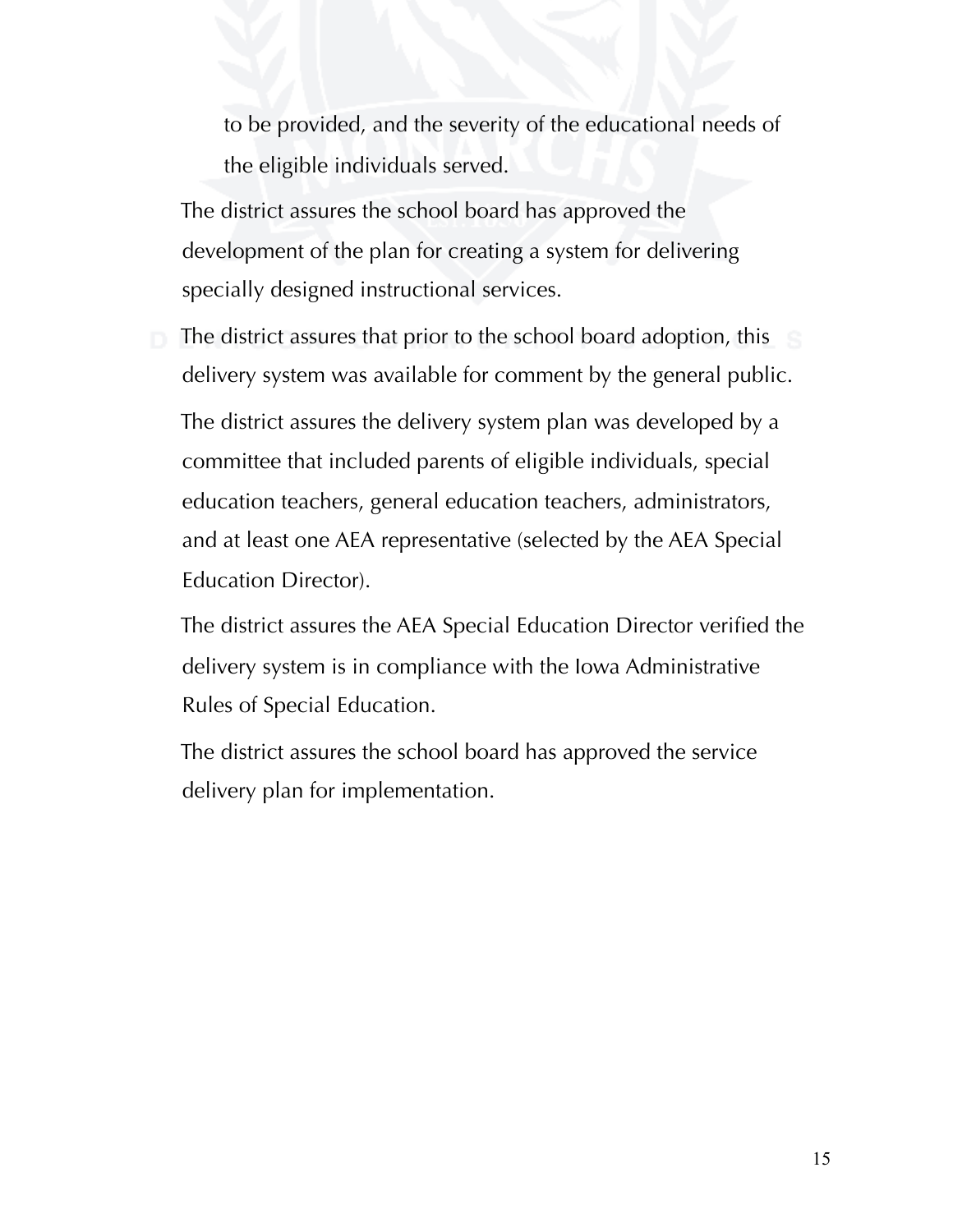| Is compliant<br>with rules | <b>Requirements</b>                                                                                                                                                                                     | If not compliant, AEA<br><b>Special Education Director</b><br>comment |  |  |
|----------------------------|---------------------------------------------------------------------------------------------------------------------------------------------------------------------------------------------------------|-----------------------------------------------------------------------|--|--|
|                            | Development of District Developed<br>Service Delivery Plan approved by<br>school board                                                                                                                  |                                                                       |  |  |
|                            | Individuals on committee approved by<br>district school board                                                                                                                                           |                                                                       |  |  |
|                            | AEA represented by Director appointee                                                                                                                                                                   |                                                                       |  |  |
|                            | Description of special education<br>instructional services include full<br>continuum                                                                                                                    |                                                                       |  |  |
|                            | Caseload descriptions includes<br>A definition of teacher<br>caseload (e.g., number of<br>students, number of points,<br>etc)<br>Who will monitor caseloads<br>How often caseloads will be<br>monitored |                                                                       |  |  |
|                            | Description of procedures for resolving<br>caseload concerns                                                                                                                                            |                                                                       |  |  |
|                            | Description of how the district will<br>address:<br>SPP/APR targets<br>LEA determinations assigned<br>by the state<br>Plan evaluation and<br>effectiveness                                              |                                                                       |  |  |
|                            | Plan submitted to the AEA Special<br><b>Education Director</b>                                                                                                                                          |                                                                       |  |  |

# **District and AEA Special Education Director Checklist for Requirements**

AEA Special Education Director Signature\_\_\_\_\_\_\_\_\_\_\_\_\_\_\_\_\_\_\_\_\_\_\_\_\_\_\_\_\_\_\_\_\_\_\_\_ Date\_\_\_\_\_\_\_\_\_\_\_\_\_\_\_\_\_\_\_\_\_\_\_

Information below the line for district use only

| Final approval by district school board                  |
|----------------------------------------------------------|
| Plan inserted into Comprehensive School Improvement Plan |